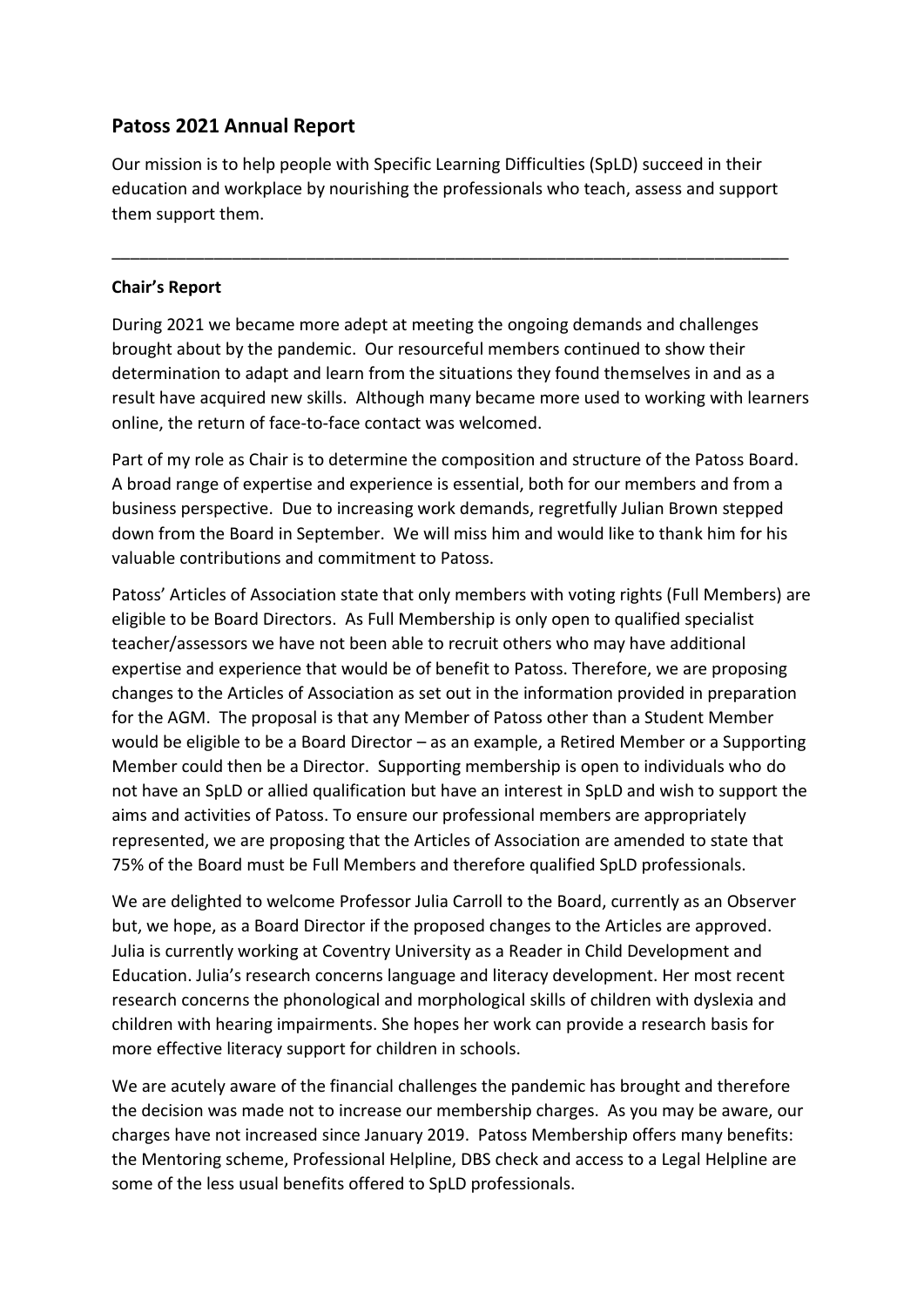Inevitably members retire and for some perhaps, the unanticipated demands of the pandemic caused them to make that decision earlier than planned. We are sorry when any member makes the decision to leave but fortunately new members continue to join, and the overall number of members continues to grow. For those considering retirement, do bear in mind our Retired Member category. It offers the opportunity to stay in touch with what is happening in the SpLD world and to support Patoss.

One other relatively new advantage of being a member of Patoss is access to our bank of On Demand training at a reduced cost. Our On Demand training has been one of the unforeseen benefits of the pandemic. It is a tremendous resource which will continue to develop and grow. It is open to all – do spread the word.

My thanks to the Patoss staff for their unswerving devotion to Patoss, their high professional standards and sheer hard work. Thanks too must go to the Directors for the time, effort and thought they put in to supporting and working for the organisation.

Last, but in no way least, on behalf of the Board, I would like to thank you all for your continued support of Patoss.

#### **Patoss Support**

'I honestly couldn't have asked for more from my course tutor - the support was exemplary'

\_\_\_\_\_\_\_\_\_\_\_\_\_\_\_\_\_\_\_\_\_\_\_\_\_\_\_\_\_\_\_\_\_\_\_\_\_\_\_\_\_\_\_\_\_\_\_\_\_\_\_\_\_\_\_\_\_\_\_\_\_\_\_\_\_\_\_\_\_\_\_\_\_\_\_

\_\_\_\_\_\_\_\_\_\_\_\_\_\_\_\_\_\_\_\_\_\_\_\_\_\_\_\_\_\_\_\_\_\_\_\_\_\_\_\_\_\_\_\_\_\_\_\_\_\_\_\_\_\_\_\_\_\_\_\_\_\_\_\_\_\_\_\_\_\_\_\_\_\_

'My tutor was excellent throughout'

'Please pass on my appreciation to the APC Review Team for their understanding and consideration'

'Thank you so very much for your helpful responses to my questions'

#### **Chief Executive Report 2021**

Supporting Professional Practice and the Wider Community

**Schools** 

In the past year we, representing both Patoss and SASC, have met with the DfE Schools White Paper and SEN teams to share issues and concerns we would wish to be acknowledged and addressed in the long-awaited SEND Review and Schools White Paper.

Among them we noted the need to improve the Graduated Response within the SEN Code of Practice. Proper, consistent application of the Graduated Response must be a priority – as this approach recognises that something different is needed – not more of the same. The Graduated Response is very variably implemented throughout the country. We are still failing a significant number of our children with their leaving primary school unable to read sufficiently well to access the secondary curriculum. More timely identification of struggling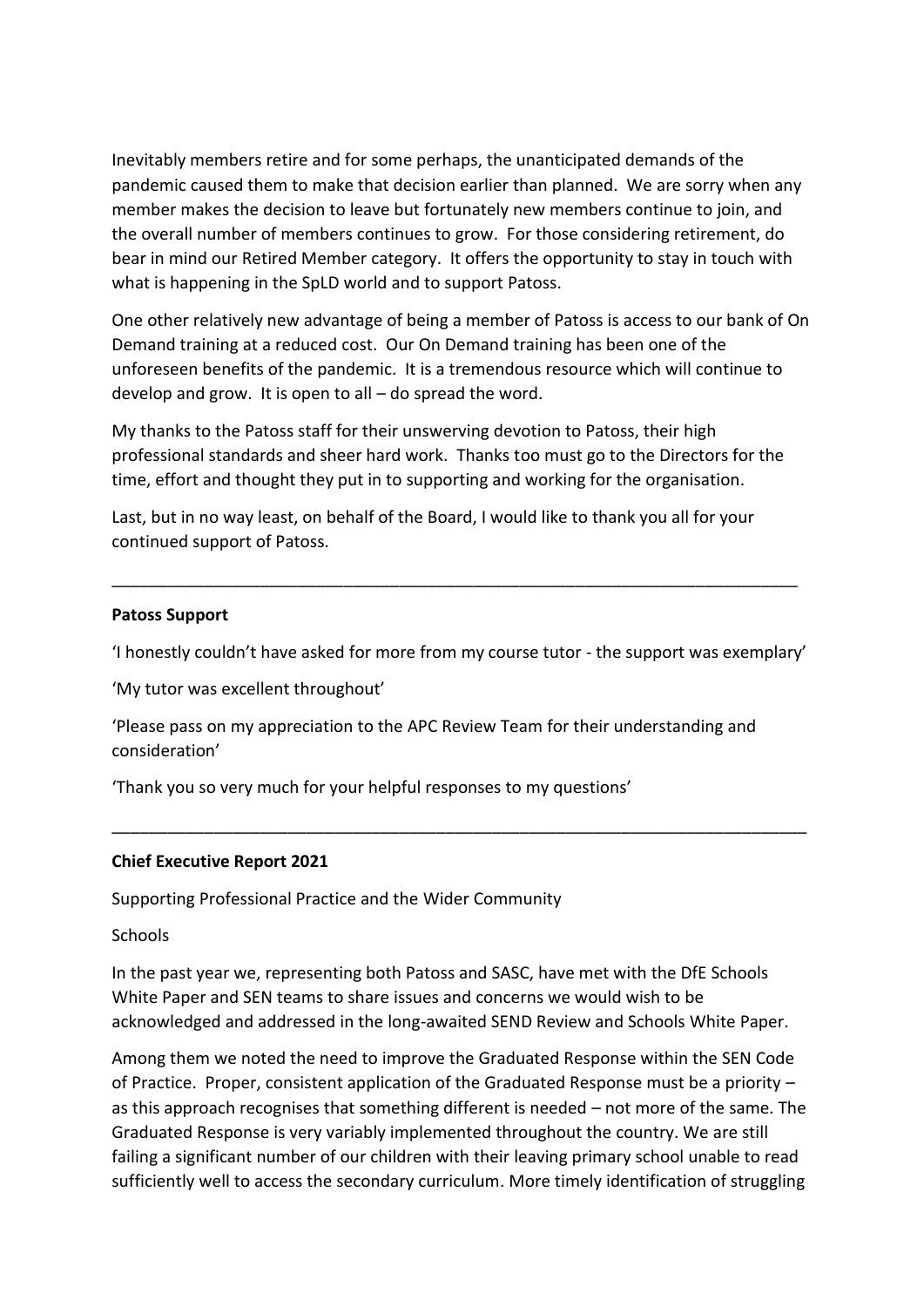readers with implementation of effective additional support is needed with more intensive and supported teaching, overlearning, and exposure to print. Children benefit when a range of approaches to teaching reading, spelling and writing skills are used alongside and in addition to phonics.

We pointed out there is currently a lack of local 'literacy leaders' to develop and lead coherent programmes across local authorities. A new National Professional Qualification (NPQ) in Literacy Leading, available from Autumn 2022, (Ambition Institute) could support pedagogical changes if it included issues around the assessment and support of students with specific learning difficulties. The proposed content framework for this qualification includes 'promoting the assessment of reading and writing where students are struggling with these skills', but there is, currently, no mention of specific learning difficulties/dyslexia. It does not acknowledge the key danger points where new approaches must be implemented – once again it focuses on phonics instruction and has little to say about supporting the development of reading in secondary pupils who cannot read well enough to access the curriculum – it just says teach more phonics. There is nothing to differentiate and ensure secondary settings are properly addressed to improve literacy teaching in these schools, as the stated purpose indicated.

Furthermore, there appears to be no coherent vision in the government's strategy post-COVID of how best to employ the skills of specialist teachers, educational psychologists, other psychologists and teaching support staff working both in and for schools. We pointed out if specialists are to be employed as mainstream 'literacy leaders' and assessment specialists, either directly or as a contracted service, there is an urgent need to provide schools with adequate, ring-fenced budgets for this purpose.

## Higher education

With other stakeholders, we have formed an Alliance on Quality Provision for Disabled Students and Inclusivity, to provide an independent group of experienced sector professionals, inclusive of disabled student voice representation, with a focus on quality from user and practitioner perspectives, on all elements that impact the disabled student journey, through influencing of government policy development, and sector implementation.

The Alliance is formed as a clear and consistent contact point for government departments that relate to sector changes and reform of the disabled student journey in higher education. It is intended to reflect the sector and the disabled student journey fully in the process. Patoss currently chairs the Alliance.

## Patoss supporting you

Once again, I have been incredibly impressed with the ingenuity and dedication I have seen exhibited by our members and our wonderful Patoss staff to assure we support each other, maintain and grow our skills to reach those who need us. My thanks to our wonderful Patoss team and the Patoss Board for all their support and to our members in making us stronger to build an even better future.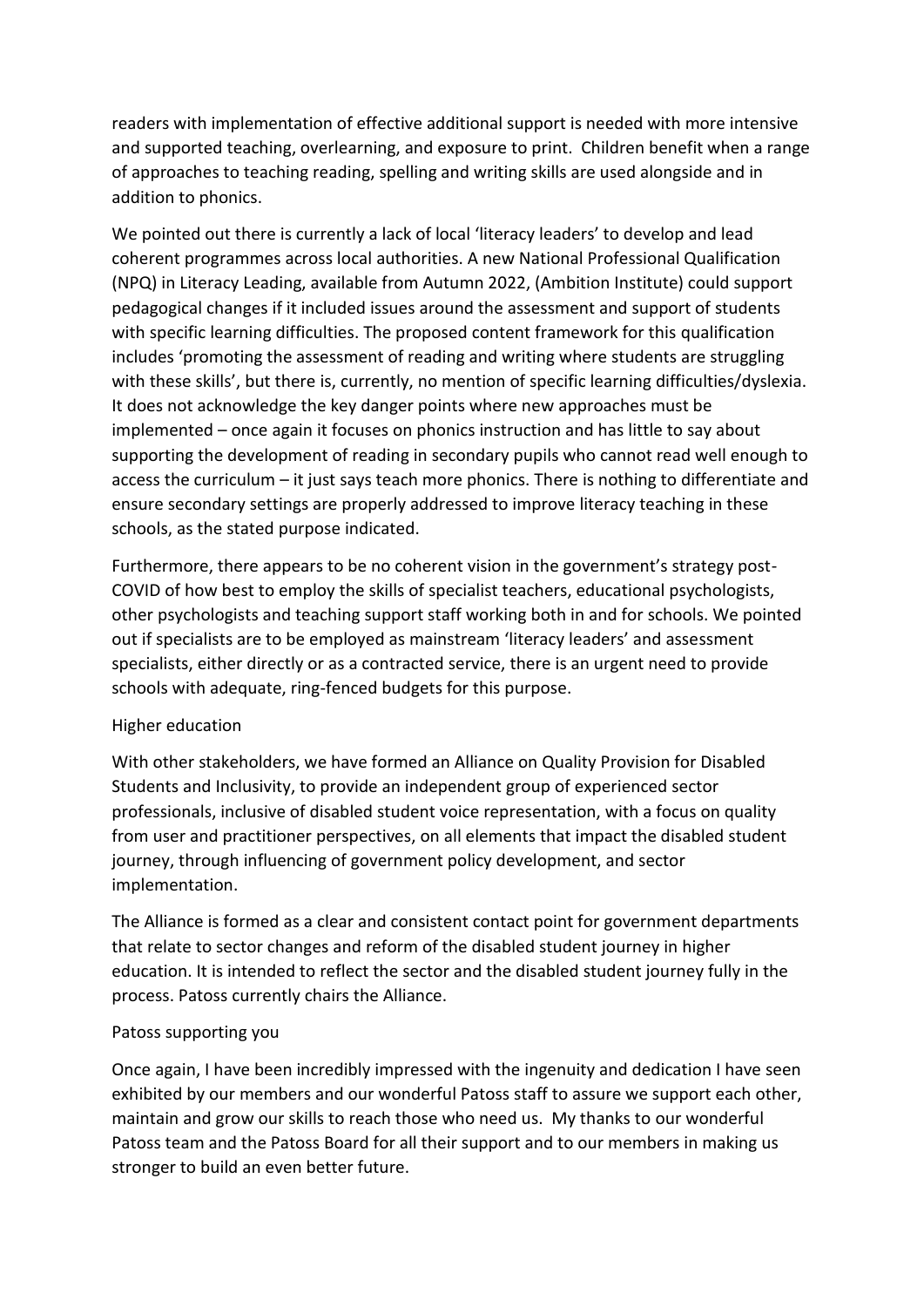I am delighted to share some comments we have received and our year in numbers.

\_\_\_\_\_\_\_\_\_\_\_\_\_\_\_\_\_\_\_\_\_\_\_\_\_\_\_\_\_\_\_\_\_\_\_\_\_\_\_\_\_\_\_\_\_\_\_\_\_\_\_\_\_\_\_\_\_\_\_\_\_\_\_\_\_\_\_\_\_\_\_\_\_\_

#### **What our members/delegates say about Patoss Admin . . .**

'Claire was a lovely woman to speak with! Very helpful.'

'I wanted to touch base to let you know that I have just passed the MA SpLD (dyslexia) at UCL (with distinction!). Dr Valerie Muter continues to be a great inspiration to me - but one I would not have experienced if it wasn't for your support in 2019 (which now seems such a very long time ago!)'

'I'd like to thank you for all the support you have given me and my team in the past and for being so patient with all my queries! It's been lovely knowing you and seeing you in the 'old days' at trainings – always so well run. Honestly you may underestimate how good you and your team are with bookings as I've recently had a disastrous experience with \*\*\*\* trying to get one of my team a copy of their virtual dyscalculia conference from last year – what a palaver – honestly it was so complicated!'

\_\_\_\_\_\_\_\_\_\_\_\_\_\_\_\_\_\_\_\_\_\_\_\_\_\_\_\_\_\_\_\_\_\_\_\_\_\_\_\_\_\_\_\_\_\_\_\_\_\_\_\_\_\_\_\_\_\_\_\_\_\_\_\_\_\_\_\_\_\_\_\_\_\_\_

### **What our delegates say about Patoss CPD**

'Really excellent course. Jen took us though the information, tables etc very clearly and systematically. I learnt how to use the tables and particularly valued using the Ipsative profile.'

'Thank you very much for such information and useful training. I particularly like the handouts which will provide a clear analysis when assessing future students' underlying ability.'

'An excellent webinar – so informative, brilliant handouts for further support. Thank you PATOSS for these webinars – please keep them coming as they are very much appreciated.'

'A very thought provoking and interesting webinar. It will definitely change my practice going forward. The presenter was very clear and it was easy to follow her explanations/discussions.'

#### **What our delegates say about the Patoss APC Team . . .**

'I just wanted to email to say 'thank you' for the amazing report feedback I received after my first application to renew my APC'

\_\_\_\_\_\_\_\_\_\_\_\_\_\_\_\_\_\_\_\_\_\_\_\_\_\_\_\_\_\_\_\_\_\_\_\_\_\_\_\_\_\_\_\_\_\_\_\_\_\_\_\_\_\_\_\_\_\_\_\_\_\_\_\_\_\_\_\_\_\_\_\_\_\_

'The feedback was completely brilliant, kind and constructive. I have absolutely no issue with it, as the process is designed to improve my practice as an assessor which is important both to me and to the learners I work with.'

'I was initially a bit deflated when I read the outcome on the website, but when I read and re-read the feedback and went back to the report, it was so detailed and positive and clear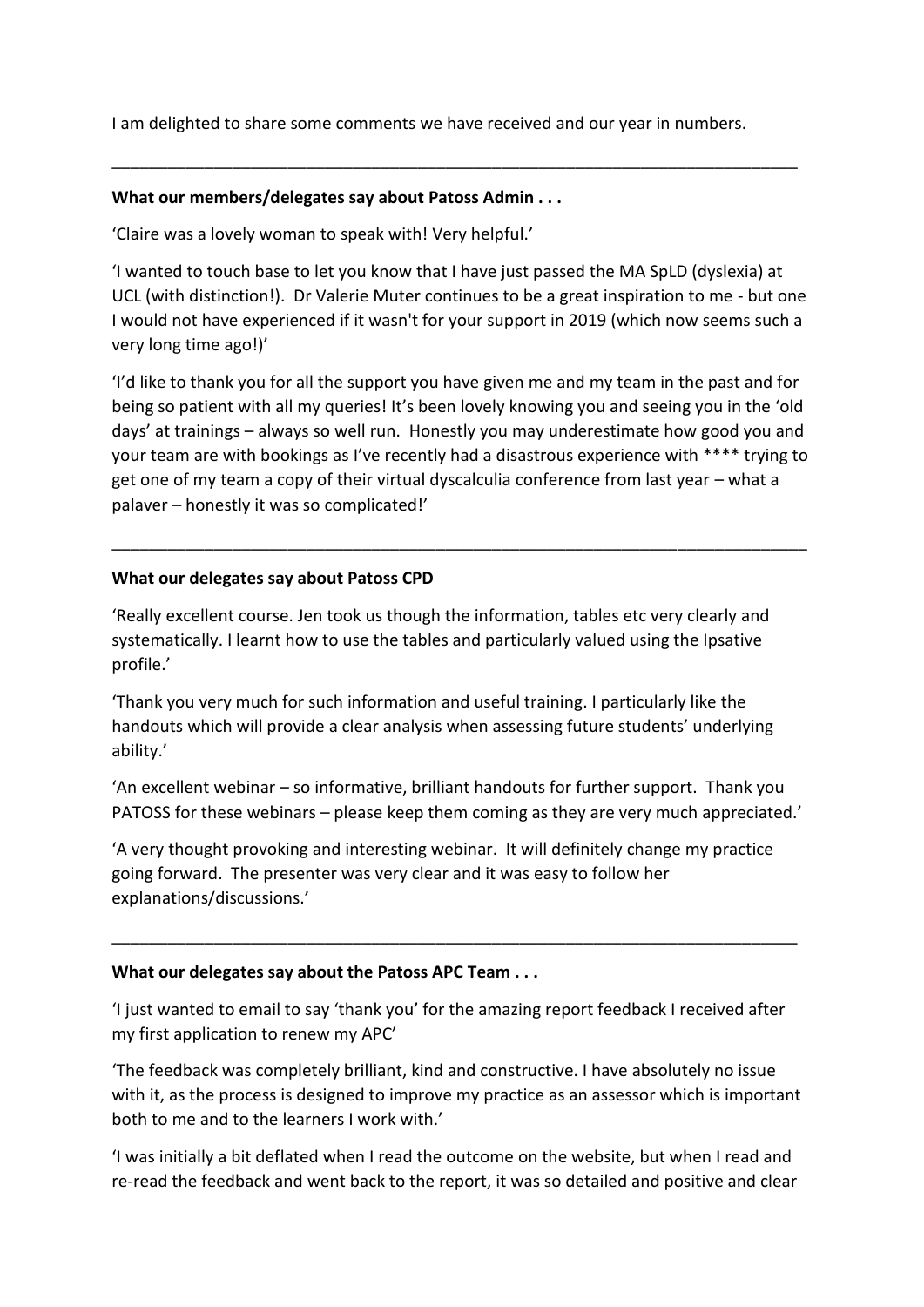that I have just gone into 'raise the bar mode' to improve it and do what I've been asked to do!'

\_\_\_\_\_\_\_\_\_\_\_\_\_\_\_\_\_\_\_\_\_\_\_\_\_\_\_\_\_\_\_\_\_\_\_\_\_\_\_\_\_\_\_\_\_\_\_\_\_\_\_\_\_\_\_\_\_\_\_\_\_\_\_\_\_\_\_\_\_\_\_\_\_\_\_

#### **What our AAA Delegates say . . .**

'I have had an absolutely brilliant experience in completing this course. I wish I had done it sooner! It has already had a significant impact on my work in school. I am seriously considering progressing to the specialist assessor training in the next year or two'

'The support that I felt from the course leaders, my tutor and my cohort exceeded my expectations. In the remote learning environment, it never felt that I was far away from others experiencing the same difficulties that I was. And the help/answers/support was so easily found in the Forums, through my tutor or through the WhatsApp group'

'I wouldn't hesitate to recommend this course to anyone thinking about becoming an AA Assessor. The content was consistently engaging and informative, the tutors were supportive and friendly, and the assignments, although challenging, were well conceived and clearly linked with the professional practice requirements'

'Very well thought out course. I really enjoyed the reading for unit 1 and the possible reasons behind a child's difficulties. The course not only informed psychometric testing but also my practise as a SENDCO'

'This course is definitely not for the faint - hearted. It's a commitment. I enjoyed every minute of it! I felt that the structure of the course is solid and very organised. Moodle resources complemented the online tuition. Liz and Sarah provided us with all the necessary information and guidance. Both teachers extremely knowledgeable. I cannot thank enough Dolores, my personal tutor, for her professionalism. Always prompt with her feedback which has been informative, thorough and clear. She guided me throughout and encouraged me to have high standards as an AA assessor. Whilst I am pleased to complete the course, I would happily do it again if I could!'

#### **What our PPAR delegates say . . .**

'It has given me confidence in doing a diagnostic assessment and encouraged me to become an assessor.'

\_\_\_\_\_\_\_\_\_\_\_\_\_\_\_\_\_\_\_\_\_\_\_\_\_\_\_\_\_\_\_\_\_\_\_\_\_\_\_\_\_\_\_\_\_\_\_\_\_\_\_\_\_\_\_\_\_\_\_\_\_\_\_\_\_\_\_\_\_\_\_\_\_\_\_\_\_\_\_

\_\_\_\_\_\_\_\_\_\_\_\_\_\_\_\_\_\_\_\_\_\_\_\_\_\_\_\_\_\_\_\_\_\_\_\_\_\_\_\_\_\_\_\_\_\_\_\_\_\_\_\_\_\_\_\_\_\_\_\_\_\_\_\_\_\_\_\_\_\_\_\_\_\_\_\_\_\_\_\_

'My tutor was and is most helpful and supportive in advising me.'

#### **What our Understanding and Supporting Learners with Dyslexia delegates say . . .**

This course is well designed, and I enjoyed the interactive aspects of it.'

'An incredibly thorough and informative course, very well delivered and guaranteed to increase knowledge base regardless of starting-level for applicants.'

'Training and subject matters were clear and concise. All areas were broken down and explained fully.'

\_\_\_\_\_\_\_\_\_\_\_\_\_\_\_\_\_\_\_\_\_\_\_\_\_\_\_\_\_\_\_\_\_\_\_\_\_\_\_\_\_\_\_\_\_\_\_\_\_\_\_\_\_\_\_\_\_\_\_\_\_\_\_\_\_\_\_\_\_\_\_\_\_\_\_\_\_\_\_\_\_\_